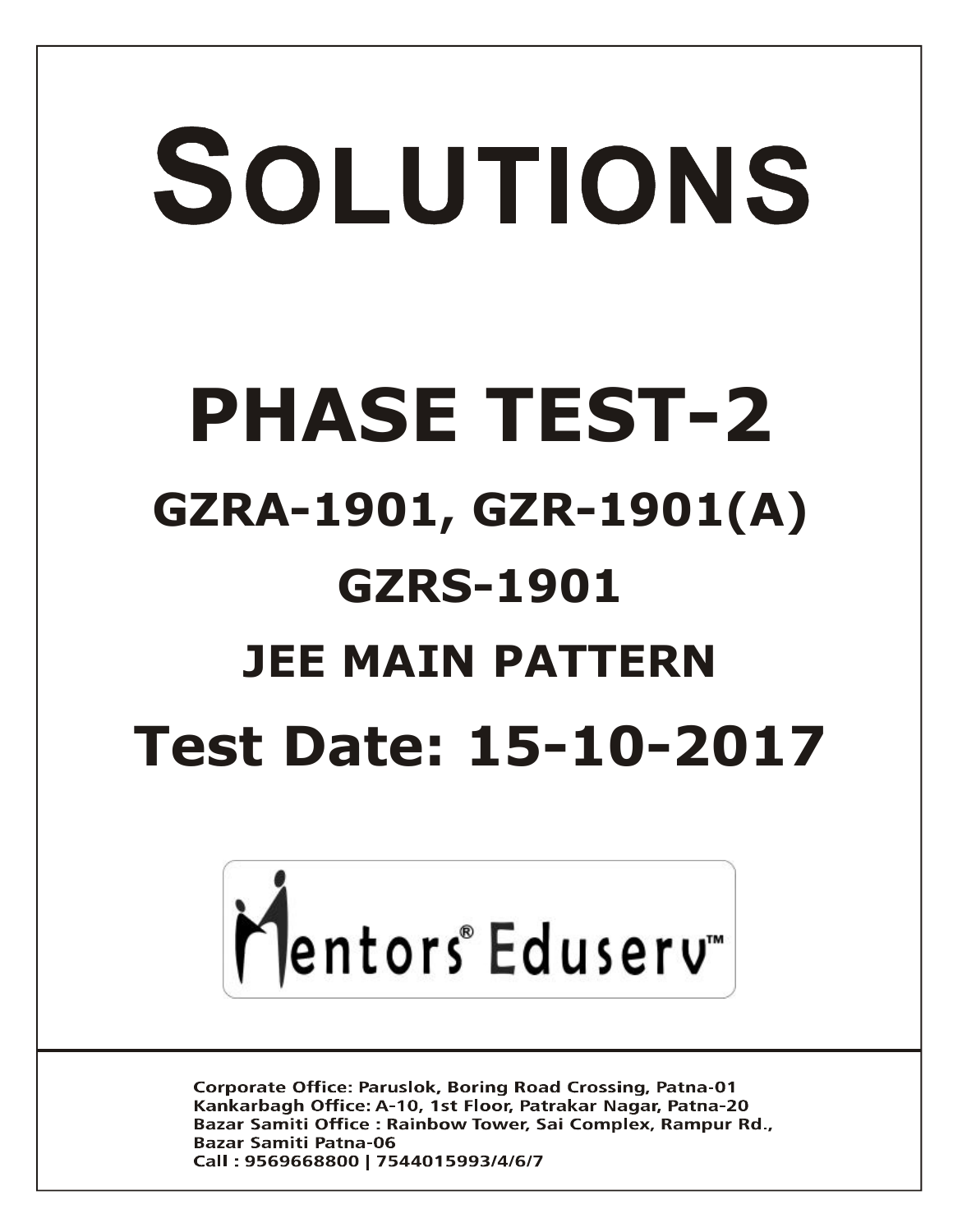| [2] | PHASE TEST-II (Main) GZRA-1901, GZR-1901(A), GZRS-1901_15.10.2017                                                                               |
|-----|-------------------------------------------------------------------------------------------------------------------------------------------------|
|     | <b>PHYSICS</b>                                                                                                                                  |
|     | <b>1.</b> $\frac{\Delta T}{T} \times 100 = \frac{\frac{1}{5}}{25} \times 100 = 0.8\%$                                                           |
|     | $\therefore$ (B)                                                                                                                                |
|     | <b>2.</b> $ML^2T^{-2} = \frac{\alpha[L]^{1/2}}{[L]}$                                                                                            |
|     | $\alpha = [M][L^{5/2}][T^{-2}]$                                                                                                                 |
|     | $\therefore$ (D)                                                                                                                                |
| 3.  | $p = 1$ mm, $N = 100$                                                                                                                           |
|     | Least count, $C = \frac{P}{N} = \frac{1 \text{ mm}}{100} = 0.01 \text{ mm}$                                                                     |
|     | The instrument has a positive zero error $e = +NC = +4 \times 0.01 = +0.04$ mm                                                                  |
|     | Main scale reading is $2 \times (1 \text{ mm}) = 2 \text{ mm}$                                                                                  |
|     | Circular scale reading is $67(0.01) = 0.67$ mm                                                                                                  |
|     | $\therefore$ observed reading is $R_0 = 2 + 0.67 = 2.67$ mm                                                                                     |
|     | So true reading = $R_0 - e = 2.63$ mm                                                                                                           |
|     | $\therefore$ (C)                                                                                                                                |
| 4.  | $\vec{r} = (2t - 3t^2)\hat{i} + 2t\hat{j} - t^2\hat{k}$ , $\vec{v} = (2 - 6t)\hat{i} + 2\hat{j} - 2t\hat{k}$ , $\vec{a} = -6\hat{i} - 2\hat{k}$ |
|     | If $\vec{v} \perp \vec{a}$ , $\vec{v} \cdot \vec{a} = 0$ $\therefore -6(2-6t) + 4t = 0$ , 40 $t = 12$                                           |
|     | $t = \frac{3}{10} = 0.3$ s                                                                                                                      |
|     | $\therefore$ (C)                                                                                                                                |
| 5.  | The maximum distance covered by the vehicle before coming to rest $=\frac{v^2}{2a}=\frac{(15)^2}{2\times 0.3}=375$ m.                           |
|     | The corresponding time = $t = \frac{v}{a} = \frac{15}{0.3} = 50$ sec.                                                                           |
|     | Therefore after 50 sec, the distance covered by the vehicle $=$ 375 m, from the instant of beginning                                            |
|     | of braking.                                                                                                                                     |
|     | The distance of the vehicle from the traffic signal after one minute = $(400 - 375)$ m = 25 m.                                                  |
|     | $\therefore$ (A)                                                                                                                                |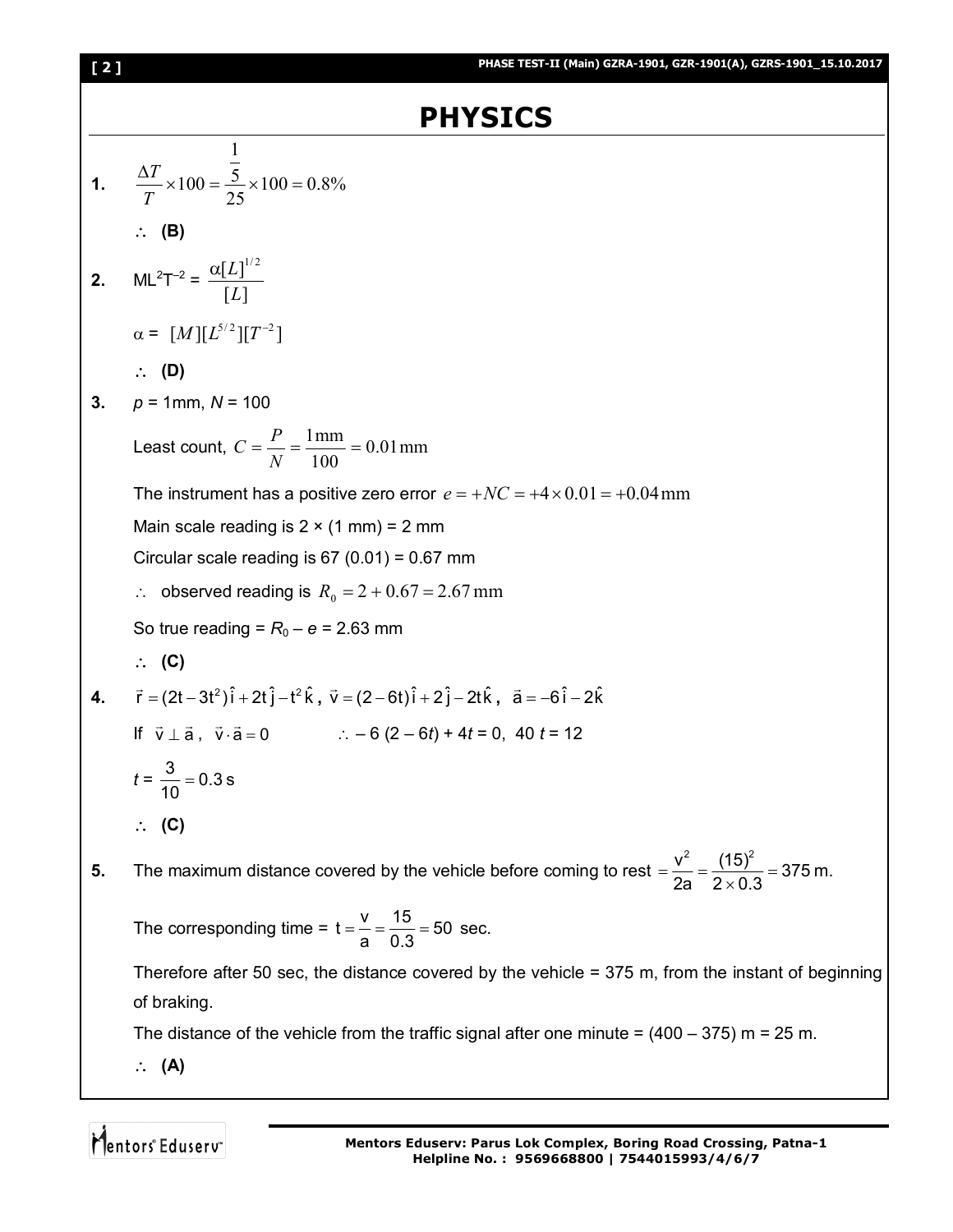**PHASE TEST-II (Main) GZRA-1901, GZR-1901(A), GZRS-1901\_15.10.2017 [ 3 ]**

6. 
$$
R = \frac{u^2}{g} \sin 2\theta = \frac{u^2}{g}
$$
  
\nVelocity of take off at *P* or  $u = \sqrt{Rg} = \sqrt{90 \times 10} = 30 \text{ m/s}$   
\n $v = \sqrt{u^2 + 2g \sin \theta S}$  [v \rightarrow velocity at point O]  
\n $= \sqrt{(30)^2 + 2 \times 10 \times \frac{1}{\sqrt{2}} \times 80\sqrt{2}} = 50 \text{ m/s}$   
\n $\therefore$  (C)  
\n7. If *u* is the initial speed of the second stone, then  
\n $0 = u^2 - 2g(4h)$ 

or 
$$
u = \sqrt{8gh}
$$

If they meet at the height *x* from ground,

For A, 
$$
h - x = \frac{1}{2}gt^2
$$
  
\nFor B,  $x = (\sqrt{8gh})t - \frac{1}{2}gt^2$   
\n $\therefore h = \sqrt{8gh}t$   
\nor  $t = \sqrt{\frac{h}{8g}}$   
\n $\therefore$  (B)

- **8.** As  $F_1 F_2 < 2\mu Mg$ , so system will not accelerate. Again here  $F_1 > F_2$ , so block A is the driving block and block *B* is driven block. So friction on block *A* acts towards left but in the block B it may act left or right.
	- **(B)**
- **9.** Distance travelled along *OE* in 2s = 4 × 2 = 8 m

Distance travelled perpendicular to *OE* in 2s =  $\frac{1}{2}$  at<sup>2</sup> =  $\frac{1}{2}$  $\left(\frac{6}{2}\right)$  2<sup>2</sup>  $2^{\sim}$  2 2  $=\frac{1}{2}\left(\frac{6}{2}\right)2^2$  = 6 m

Displacement =  $\sqrt{6^2 + 8^2}$  = 10 m

**(D)**

**Mentors Eduserv: Parus Lok Complex, Boring Road Crossing, Patna-1 Helpline No. : 9569668800 | 7544015993/4/6/7**

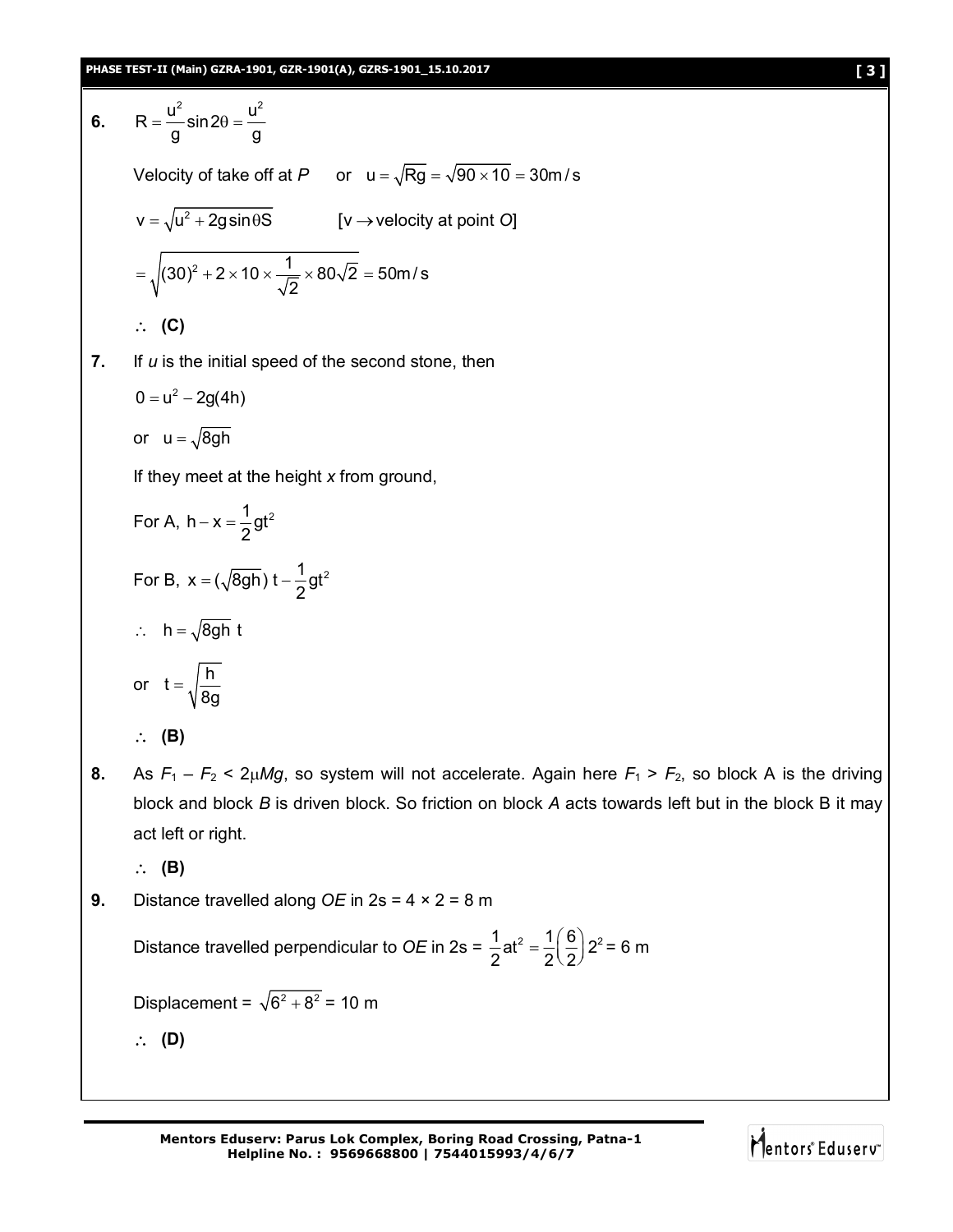| 10. | Normal $\leq$ contact force $\leq \sqrt{(normal)^2 + (maximum friction)^2}$                                                                     |  |
|-----|-------------------------------------------------------------------------------------------------------------------------------------------------|--|
|     | $Mg \le F \le \sqrt{(Mg)^2 + (\mu Mg)^2}$                                                                                                       |  |
|     | $\therefore$ (C)                                                                                                                                |  |
| 11. | (D)                                                                                                                                             |  |
|     | $f = \mu R = \mu mg$ , where m is mass of the combination, $f = 0.5 \times 10 \times 10 N = 50 N$ .                                             |  |
|     | So, a force of 10 N is unable to start the motion of the system. There is no relative motion between                                            |  |
|     | $A$ and $B$ .                                                                                                                                   |  |
| 12. | (A)                                                                                                                                             |  |
|     | Given that $\begin{pmatrix} \overrightarrow{F_1} + \overrightarrow{F_2} \\ \overrightarrow{F_1} = 0 \end{pmatrix}$ . $\overrightarrow{F_1} = 0$ |  |
|     | where $F_1$ < $F_2$                                                                                                                             |  |
|     | $\therefore$ F <sub>1</sub> <sup>2</sup> + F <sub>1</sub> F <sub>2</sub> cos $\theta$ = 0                                                       |  |
|     | Given that $F_2 = 2F_1$                                                                                                                         |  |
|     | $F_1^2$ + 2 $F_1^2$ cos $\theta = 0$                                                                                                            |  |
|     | $\cos\theta = -\frac{1}{2}$                                                                                                                     |  |
|     | $\therefore \theta = 2\pi/3$                                                                                                                    |  |
| 13. | (D)                                                                                                                                             |  |
|     | From the property of vector product, $\vec{A} \times \vec{B}$ is perpendicular to both $\vec{A}$ and $\vec{B}$ and $(\vec{A} + \vec{B})$ vector |  |
|     | also, must lie in the plane formed by vector $\vec{A}$ and $\vec{B}$ . Thus $\vec{C}$ must be perpendicular to $(\vec{A} + \vec{B})$ also       |  |
|     | but the cross product $(\overline{A} \times \overline{B})$ gives a vector $\overline{C}$ which can not be perpendicular to itself. Thus the     |  |
|     | last statement is wrong.                                                                                                                        |  |

- **14. (C)**
- **15. (C)**

Component of velocity in vertical should be same.

**16. (D)**

$$
H = \frac{u_1^2 \sin^2 \theta_1}{2g} = \frac{u_2^2 \sin^2 \theta_2}{2g}
$$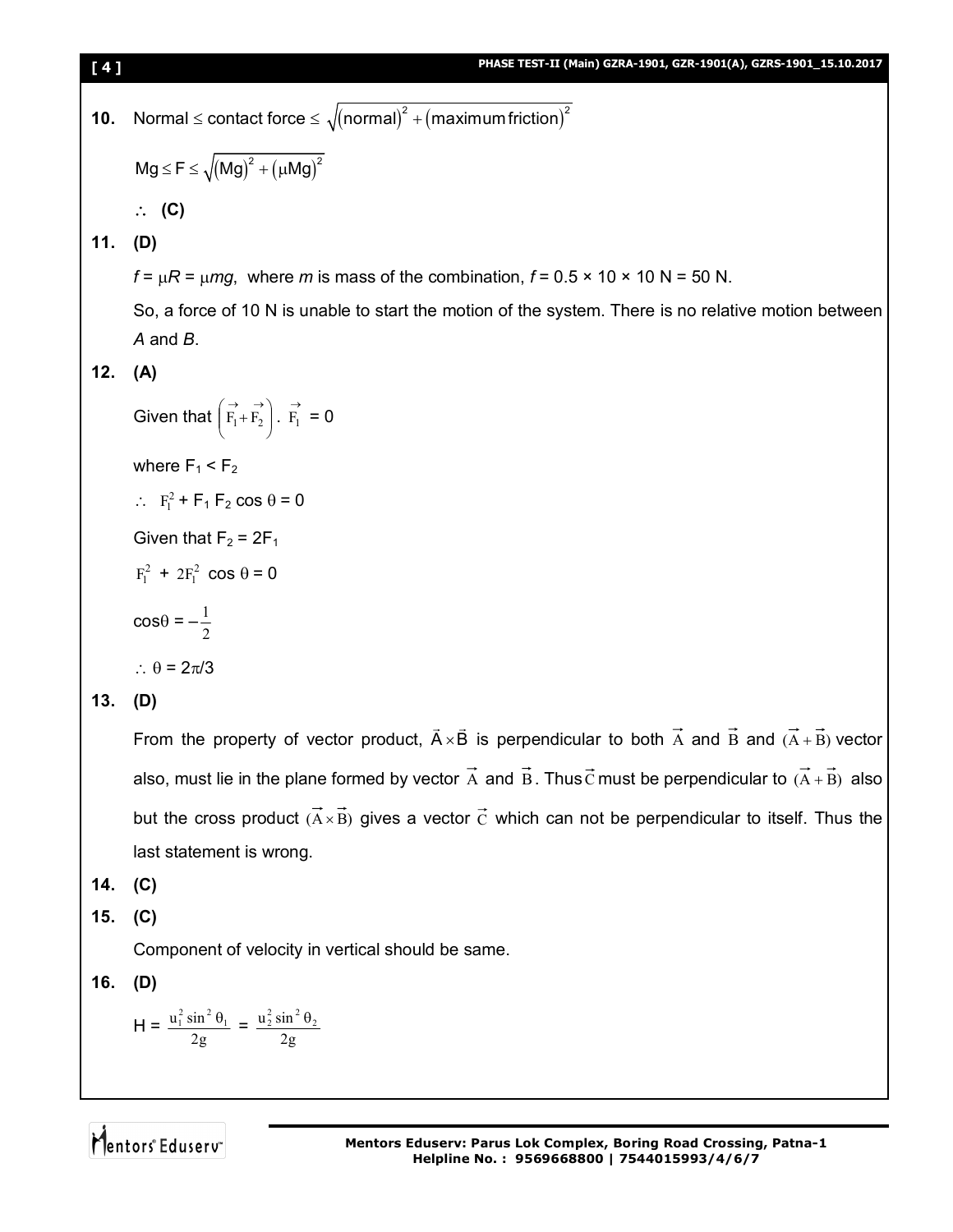17. **(B)**  
\n
$$
H = \frac{u^2 \cos^2 \beta}{2g} \Rightarrow 4\cos\beta = \sqrt{2gH}
$$
\n
$$
t = \frac{u \cos\beta}{g} = \frac{\sqrt{2gH}}{g} \Rightarrow t = \sqrt{\frac{2H}{g}}
$$

$$
18. (D)
$$

Since  $v_{1Y} = v_{2Y} = 0$ And  $Y_1 = Y_2 = -Y$  $(a_{1Y} = a_{2Y} = -g \cos \theta)$ Hence from,  $y = vt + \frac{1}{2}$  $\frac{1}{2}$ at<sup>2</sup>

Time taken for both the bullets will be same.

### **19. (A)**

 $\rightarrow$ 

$$
u = i + 2j
$$
  
\n
$$
\therefore y = x \tan \theta - \frac{gx^{2}}{2u^{2} \cos^{2} \theta}
$$
  
\nor  $y = x. \frac{u_{y}}{u_{x}} - \frac{gx^{2}}{2.u_{x}^{2}}$   
\nor  $y = x \left(\frac{2}{1}\right) - \frac{gx^{2}}{2.(1)^{2}} \therefore y = 2x - 5x^{2}$ 

#### **20. (A)**

Acceleration of m will give spring force. Then f.b.d. of M will give its acceleration.

**21. (C)**

Accelereation of A and B can be obtain by f.b.d. Then use kinematical equation.

| 22. $(A)$ |                          | $23.$ (B) |                                                                 | 24. (A) | 25. (B)    | 26. (D) |
|-----------|--------------------------|-----------|-----------------------------------------------------------------|---------|------------|---------|
|           |                          |           | <b>27.</b> Acceleration during ascent $(a_1) = g - \frac{F}{m}$ |         | (downward) |         |
|           |                          |           | Acceleration during descent $(a_2) = g + \frac{F}{m}$           |         | (downward) |         |
|           |                          |           | $a_1 < a_2$                                                     |         |            |         |
|           | $\therefore$ $t_1 > t_2$ |           |                                                                 |         |            |         |
|           | $\therefore$ (B)         |           |                                                                 |         |            |         |
|           |                          |           |                                                                 |         |            |         |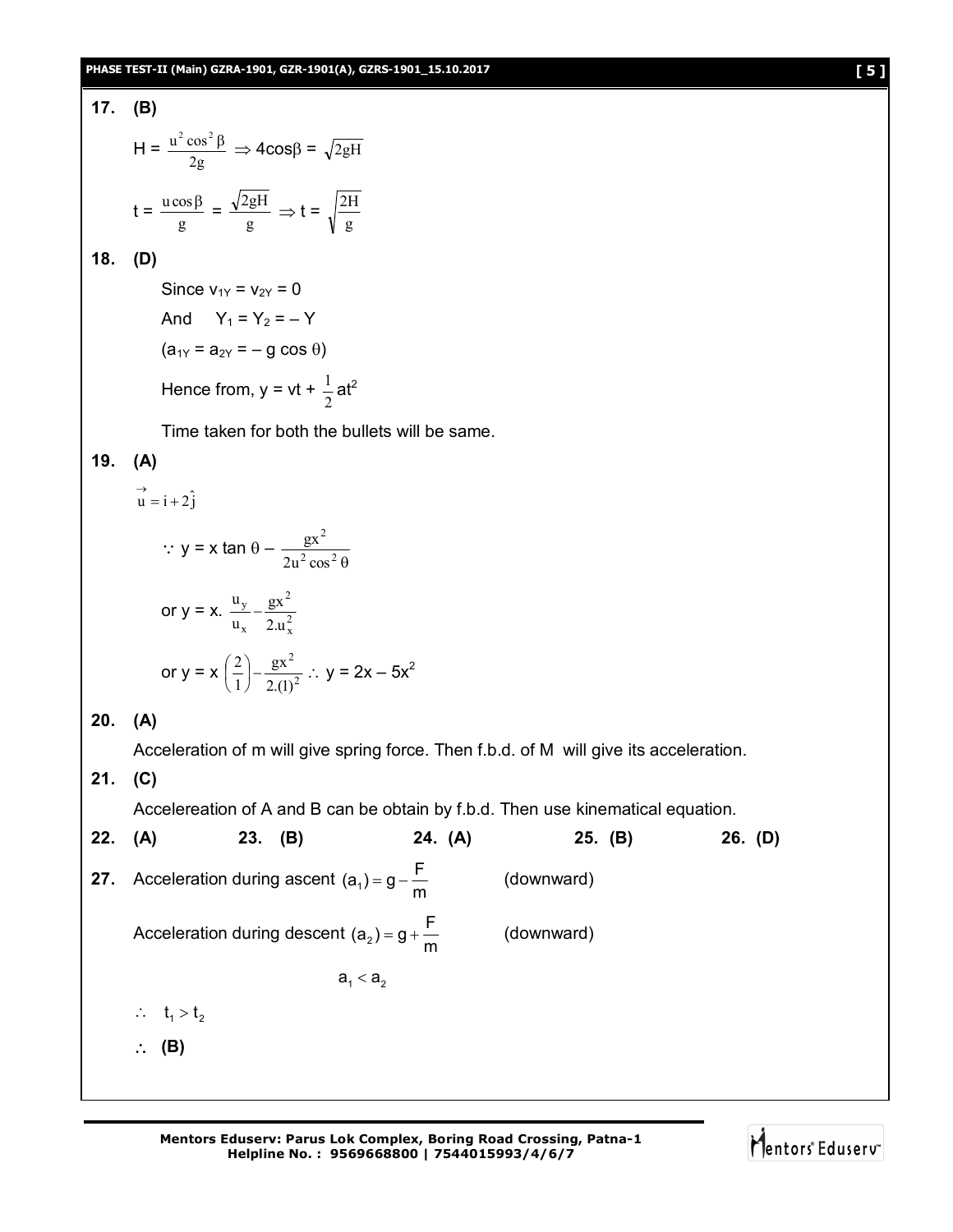28. 
$$
f_1 = \mu_s m_1 g = 25N
$$
,  $(a_2)_{max} = \frac{f_1}{m_2} = \frac{5}{6} \text{ ms}^{-2}$   
\n $a_{conbined} = \frac{F}{m_1 + m_2} = 1 \text{ ms}^{-2}$   
\n $(a_2)_{max} < a_{conbined}$   $\therefore$  there will be slipping between the blocks.  
\n $\therefore f = \mu_s m_1 g = 12N$   
\n $a_2 = \frac{f_1}{m_2} = \frac{12}{30} = 0.4 \text{ ms}^{-2}$   
\n $\therefore$  (B)  
\n29. For safe crossing, the condition is that the man must  
\ncross the road by the time the truck covers the distance  
\n $4 + AC$  or  $4 + 2 \cot \theta$   
\n $\therefore \frac{4 + 2 \cot \theta}{8} = \frac{2/\sin \theta}{v}$   
\nor  $v = \frac{8}{2 \sin \theta + \cos \theta}$  ...(i)  
\nFor minimum  $v$ ,  $\frac{dv}{d\theta} = 0 \Rightarrow \tan \theta = 2$   
\nFrom equation (i),  $v_{min} = \frac{8}{\sqrt{5}} = 3.57 \text{ m/s}$   
\n $\therefore$  (C)  
\n30.  $\frac{1}{2}gt^2 = H$  ...(i)  
\n $gt = v_y$  ...(ii)  
\n $v_x = v_y$  ...(ii)  
\n $v_x = v_y$  ...(iii)  
\n $v_x = v_y$  ...(ii)  
\n(a)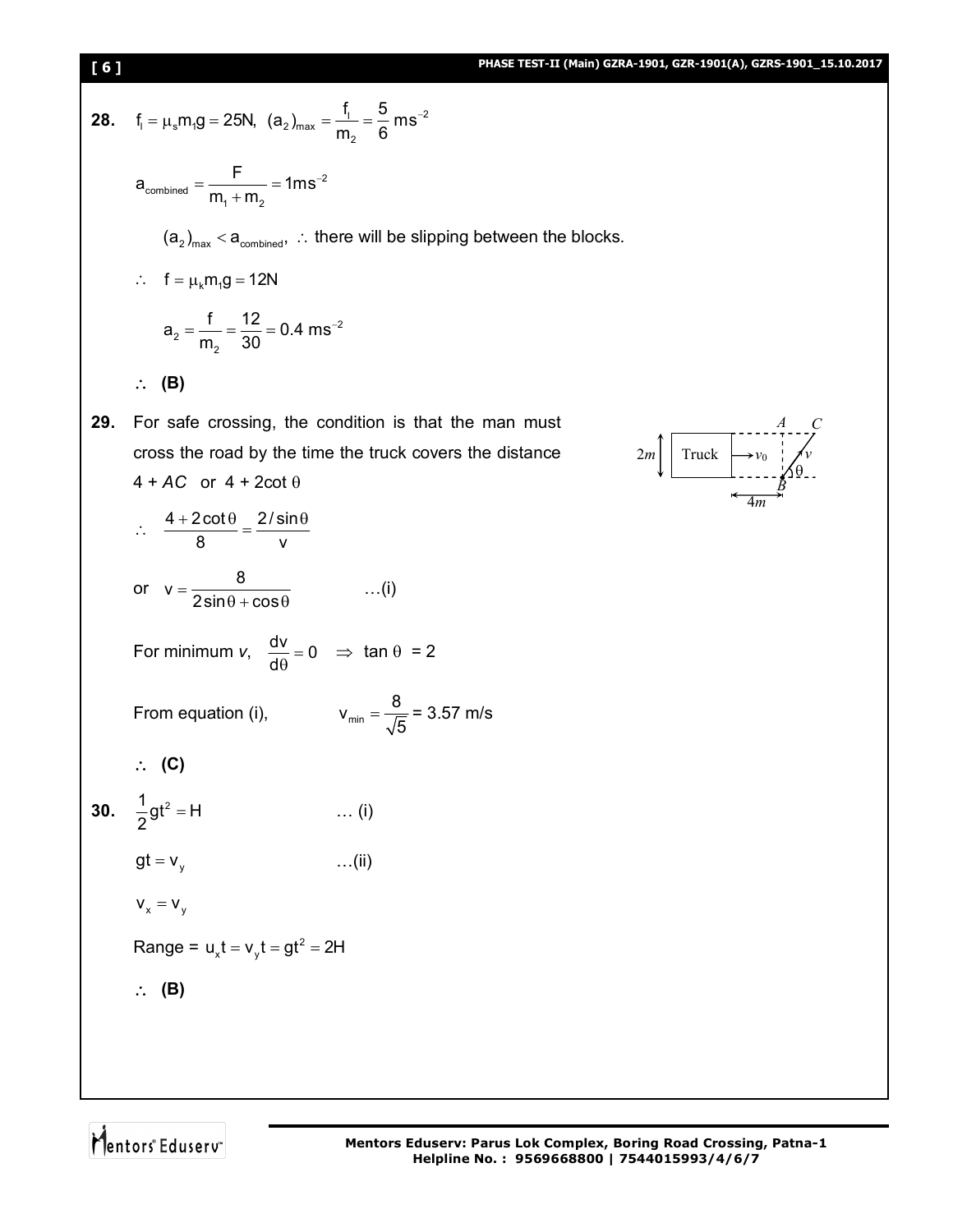#### **PHASE TEST-II (Main) GZRA-1901, GZR-1901(A), GZRS-1901\_15.10.2017** [ **7** ]

# **CHEMISTRY**

**31. (D) 32. (B)** K.E. =  $\frac{3}{2}$  RT ∴ (K.E.)<sub>1</sub> =  $\frac{3}{2}$  × R × 400  $\Rightarrow$  (K.E.)<sub>2</sub> =  $\frac{3}{2}$  × R × 800  $\therefore \frac{\overline{(\overline{KE})_1}}{(\overline{KE})_1}$ 2 (KE) (KE)  $= 2$  or (KE)<sub>2</sub> = 2 (KE)<sub>1</sub> **33. (D) 34. (C)**  $2\pi r = n \lambda$ or  $\lambda = \frac{2\pi r}{r} = \frac{2\pi a n^2}{r}$  [z = 1 for H] n n  $λ = \frac{2πr}{r} = \frac{2πan^2}{r}$  [z = 1 or  $\lambda = 2\pi a n = 4\pi a$ **35. (B) 36. (D)**  $\textsf{Na}_2\textsf{SO}_4.\textsf{xH}_2\textsf{O} \xrightarrow{-\textsf{xH}_2\textsf{O}}\textsf{Na}_2\textsf{SO}_4$ Let the total molecular weight of the compound be y Then,  $y - \frac{55.9}{400}y = 142$  $-\frac{38.6}{100}$  y = 142 [.. M.W. of Na<sub>2</sub>SO<sub>4</sub> = 142]  $\frac{44.1}{122}$ y = 142 100  $=$  $y = \frac{142 \times 100}{111} = 321.99$ 44.1  $=\frac{142\times100}{11.1}=3$ Now, M.W. of  $\mathsf{Na}_2\mathsf{SO}_4$  . xH $_2\mathsf{O}$  = 142+18x  $142+18x = 321.99$  $x = \frac{321.99 - 142}{10} = 10$ 18  $=\frac{321.99-142}{12}$ **37. (B)** Molality =  $\frac{60}{50}$  = 5  $20 \times 0.75$ 1000

Mentors Eduserv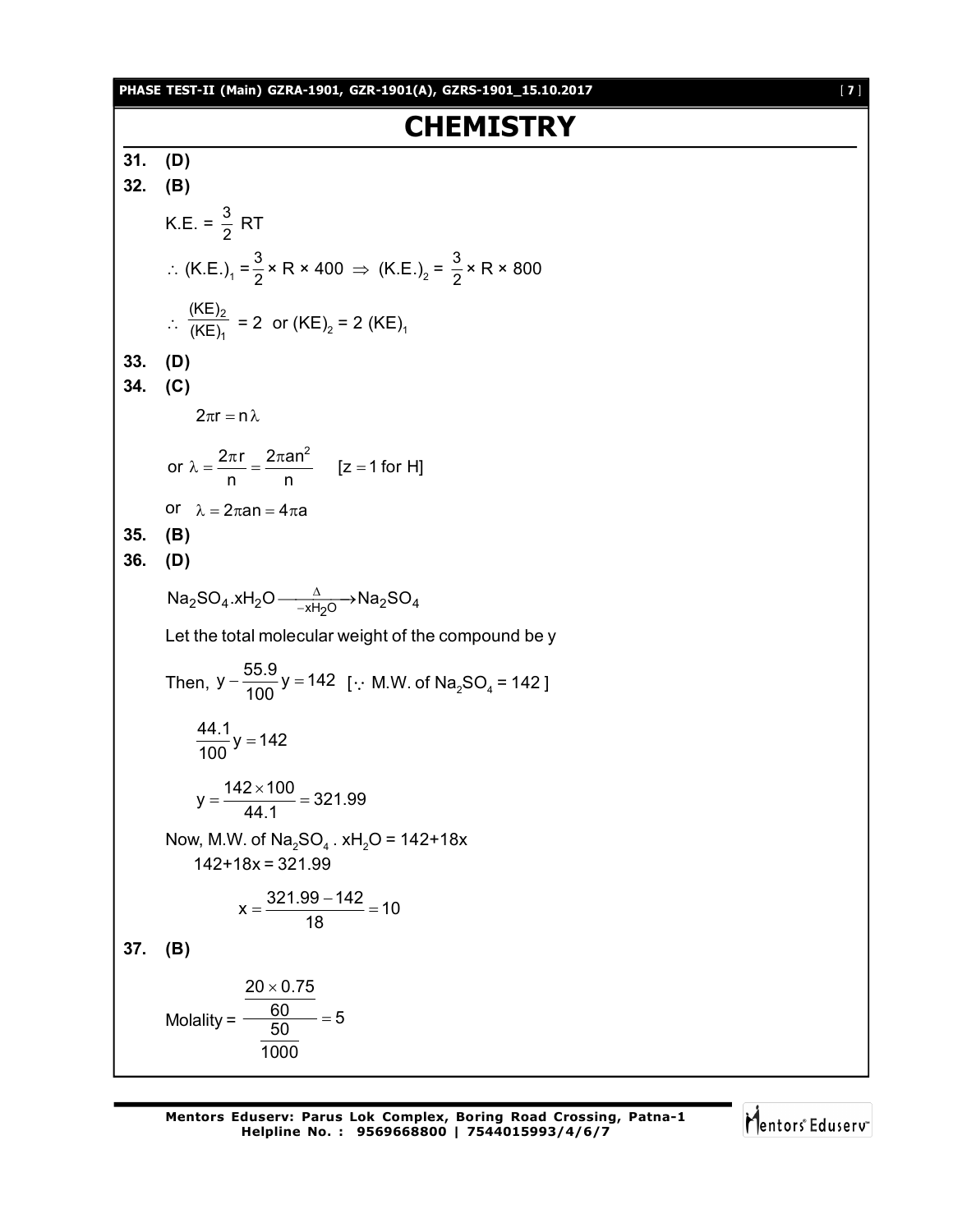#### [ **8** ] **PHASE TEST-II (Main) GZRA-1901, GZR-1901(A), GZRS-1901\_15.10.2017**

## **38. (C)**  $2NH_3 \longrightarrow N_2 + 3H_2$  $M_{mix} = \frac{17}{10}$ 1  $=$  $+\alpha$ 2 <u>mix</u> SO  $\frac{r_{mix}}{17} = 2 = \frac{64}{17}$  $r_{SO_2}$   $\frac{1}{17}$  17 1  $= 2 =$  $+\alpha$  $68 = 64 + 64\alpha \Rightarrow \alpha = \frac{1}{16}$ 16  $= 64 + 64\alpha \Rightarrow \alpha = %$  dissociation =  $6.25%$ **39. (A)**  $\left(\begin{matrix} C_2 & H_2 + CO \\ x & 20-x \end{matrix}\right)$  : 20 ml  $2^1$  5  $\tau$   $\frac{1}{2}$   $\cup$  2  $\longrightarrow$  2  $\cup$   $\cup$  2  $\tau$  1  $\tau$  1  $\tau$  $C_2H_5 + \frac{5}{2}O_2 \longrightarrow 2CO_2 + H_2O$ Initial :  $x \longrightarrow \frac{5}{2}x \longrightarrow 2x$  $2 \rightarrow 2$  $CO + \frac{1}{2}O_2 \longrightarrow CO$  $(20-x) \longrightarrow \left(\frac{20-x}{2}\right) \longrightarrow (20-x)$  $-x) \longrightarrow \left(\frac{20-x}{2}\right) \longrightarrow (20-x)$ Volume after reaction = 34 ml  $\rm V_{CO_2}$  formed +  $\rm V_{O_2}$  remained = 34 mI  $2x + (20 - x) + \{30 - \left(\frac{5}{2}x + \frac{20 - x}{2}\right)\} = 34$  $+(20-x)+\left\{30-\left(\frac{5}{2}x+\frac{20-x}{2}\right)\right\}=3$  $20 + x + 30 - 2x - 10 = 34$  $40 - x = 34$  $x = 6$  ml or After passing KOH, 8 ml of  $\mathrm{O}_2$  remained  $V_{\text{absorbed}} = 34 - 8 = 26$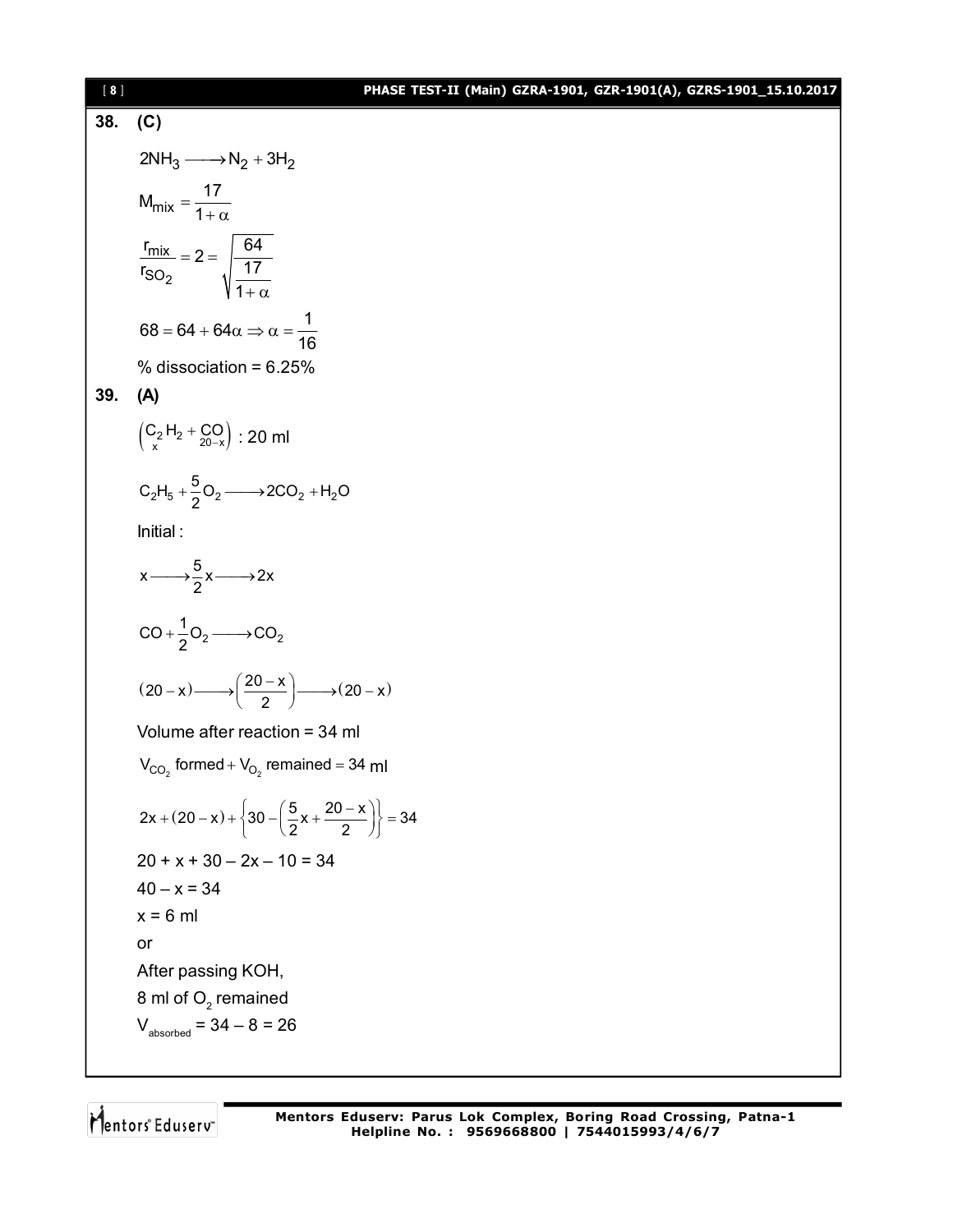#### **PHASE TEST-II (Main) GZRA-1901, GZR-1901(A), GZRS-1901\_15.10.2017** [ **9** ]

 $V_{CO_2} = 26$  $20 + x = 26$  $x = 6$  ml **40. (D)**  $He$   $N\sim$   $\sim$   $H$   $He$ At 27°C; 1V =  $n_{He}$  R(300)  $\Rightarrow$   $n_{He} = \frac{V}{300R}$ at 127°C ; 2V = (n<sub>He</sub> + n<sub>P</sub>)R(400)  $\Rightarrow$  n<sub>He</sub> + n<sub>P</sub> =  $\frac{\text{V}}{200\text{R}}$  $\therefore$  n<sub>P</sub>  $n_{\rm P} = \frac{V}{600R}$ at 327°C ; PV =  $\left(\frac{\mathsf{V}}{300\mathsf{R}} + \frac{2\mathsf{V}}{600\mathsf{R}}\right)$ R(600)  $=\left(\frac{\mathsf{V}}{300\mathsf{R}}+\frac{2\mathsf{V}}{600\mathsf{R}}\right)\!\mathsf{R}$  $P = 4$  atm **41. (B)** Those atoms which attached with sp hybridized carbon then it is present linearly. **42. (A)**  $CH^5_3$ CH<sub>3</sub>  $\mathsf{CH}\text{--}\mathsf{C}^3$ –CH 4 | 2  $\mathsf{CH}_3$  $\mathsf{CH}_3$ 1 CH1'  $\overline{\textsf{CH}_3}$  CH<sub>3</sub> 2' 1'-methylethyl OH **43. (C)**  $\mathsf{c}\overset{\mathsf{6}}{\mathsf{H}}\text{-}\mathsf{c}\overset{\mathsf{5}}{\mathsf{H}}\text{-}\mathsf{c}\overset{\mathsf{4}}{\mathsf{H}}\text{-}\mathsf{c}\overset{\mathsf{3}}{\mathsf{H}}\text{-}\mathsf{c}\mathsf{H}_\text{-}$  $C \equiv C- H$ **44. (B)**  $\overrightarrow{CH_3}-\overrightarrow{CH}-\overrightarrow{CH}-NH_2$ Ph 1  $\mathsf{CH}_3$ 

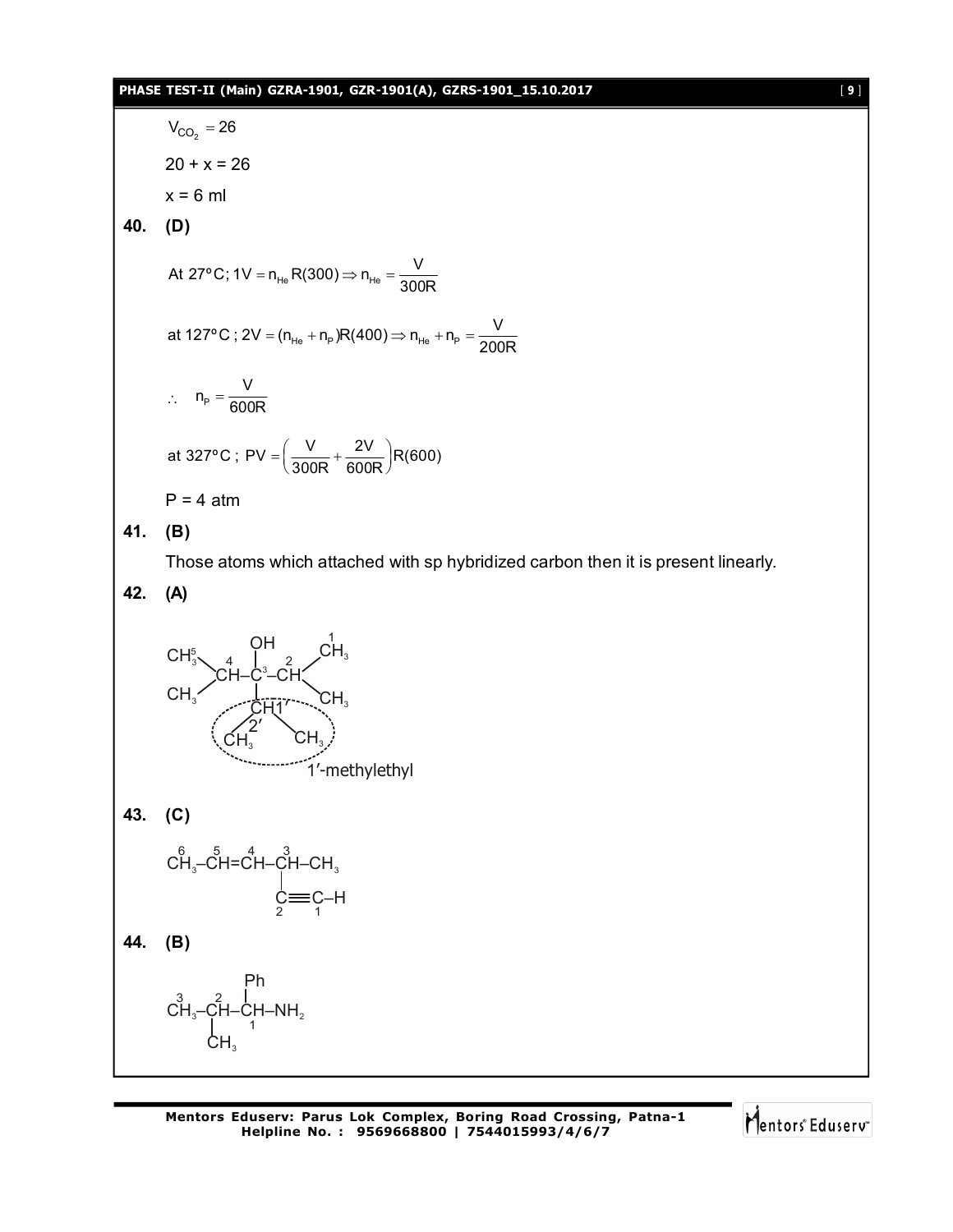| [10] | PHASE TEST-II (Main) GZRA-1901, GZR-1901(A), GZRS-1901_15.10.2017                                                                                               |
|------|-----------------------------------------------------------------------------------------------------------------------------------------------------------------|
| 45.  | (D)                                                                                                                                                             |
|      | $I - C = C - C = C - OCH3$<br>F C                                                                                                                               |
| 46.  | (C)                                                                                                                                                             |
|      | S.F. = HOOC – COOH, M.F. = $C_2H_2O_4$ ,<br>$M.W. = 90$                                                                                                         |
| 47.  | (B)                                                                                                                                                             |
|      | CH <sub>3</sub> – CH <sub>2</sub> – $\overrightarrow{C}$ – COOH 2-Ethylprop-2-enoic acid<br>U<br>CH <sub>2</sub>                                                |
| 48.  | (B)                                                                                                                                                             |
|      |                                                                                                                                                                 |
|      | (C) $C = \begin{bmatrix} C & C & C & C \\ C & C & C & C \\ C & C & C \end{bmatrix}$<br>(A) $C-C-C-C$<br>(A) $C-\frac{C}{2}C-C$                                  |
|      |                                                                                                                                                                 |
|      |                                                                                                                                                                 |
|      | 3, 3-Dimethylhexane<br>2, 2, 3-Trimethylbutane                                                                                                                  |
|      | (D) $C - C - C - C$<br>3-Ethyl-2,2-dimethyl pentane                                                                                                             |
| 49.  | (A)                                                                                                                                                             |
|      | Br<br>$Cl - C - CHO$<br>F                                                                                                                                       |
| 50.  | (A)                                                                                                                                                             |
|      | $\begin{array}{cc} \text{CH}_2\text{=} \text{CH}\text{---}\text{CH}\text{=} \text{CH}\text{---}\text{C} \\ \text{sp}^2 & \text{sp}^2 & \text{sp}^2 \end{array}$ |
| 51.  | (B)                                                                                                                                                             |
|      | NaOH→Na +:Q-H                                                                                                                                                   |
|      |                                                                                                                                                                 |
|      |                                                                                                                                                                 |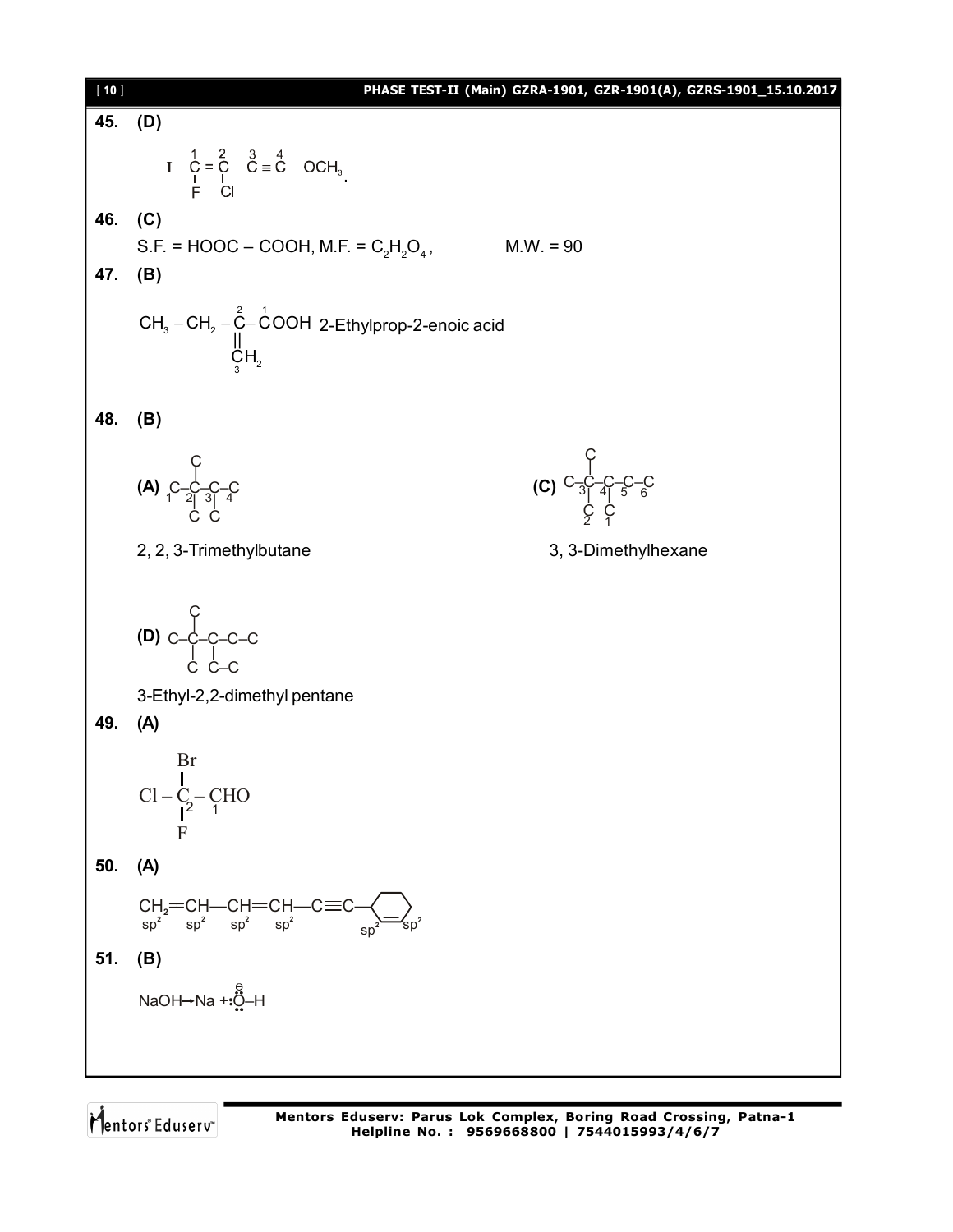#### **PHASE TEST-II (Main) GZRA-1901, GZR-1901(A), GZRS-1901\_15.10.2017** [ **11** ]



Mentors Eduserv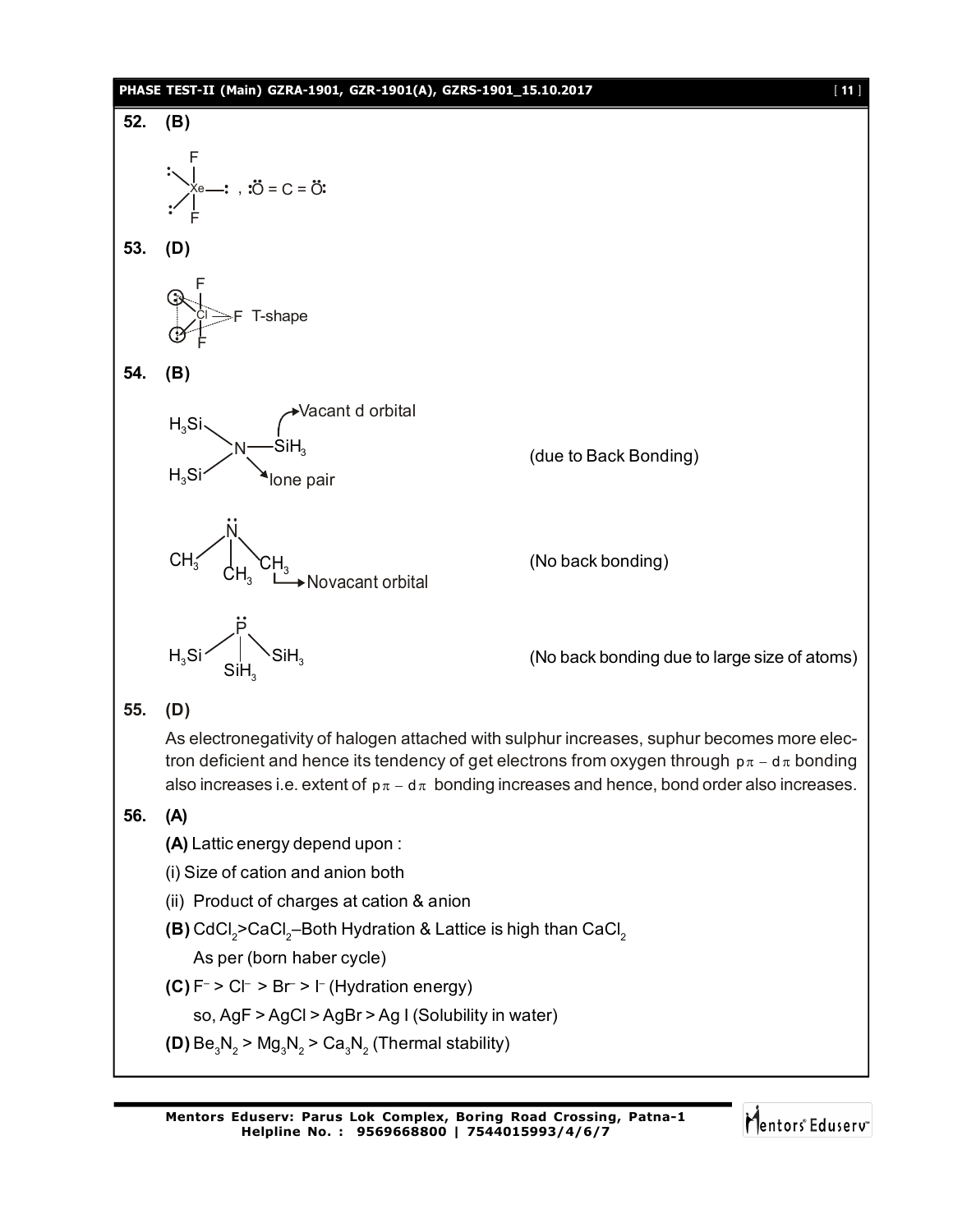| $[12]$ | PHASE TEST-II (Main) GZRA-1901, GZR-1901(A), GZRS-1901_15.10.2017                                                                                    |
|--------|------------------------------------------------------------------------------------------------------------------------------------------------------|
| 57.    | (A)                                                                                                                                                  |
|        | Lattice $\alpha$ Hardness                                                                                                                            |
|        | (A) Ti > ScN > MgO > NaF - order of lattic energy                                                                                                    |
|        | (B) NaCl < CsCl - Co-ordinate no. NaCl = 6                                                                                                           |
|        | $CsCl = 8$                                                                                                                                           |
|        | (C) BeCl <sub>2</sub> < MgCl <sub>2</sub> < CaCl <sub>2</sub> – Melting point                                                                        |
| 58.    | (B)                                                                                                                                                  |
|        | $Cs+I3$ (large cation stabilises by large anion)                                                                                                     |
| 59.    | (D)                                                                                                                                                  |
|        |                                                                                                                                                      |
|        | $Li + e^- \xrightarrow{Ea} Li^-$ exothermic                                                                                                          |
| 60.    | (C)                                                                                                                                                  |
|        | (I) $HClO_4 > H_2SO_4 > HNO_3 > H_3PO_4$                                                                                                             |
|        | (II) $HClO3 > HBrO3 > HIO3$                                                                                                                          |
|        |                                                                                                                                                      |
|        | <b>MATHEMATICS</b>                                                                                                                                   |
| 61.    | (A)                                                                                                                                                  |
|        |                                                                                                                                                      |
|        | $3\sin 76^{\circ} \cdot \sin 16^{\circ} + \cos 76^{\circ} \cos 16^{\circ}$<br>Using                                                                  |
|        | $\cos 76^\circ \sin 16^\circ + \sin 76^\circ \cos 16^\circ$                                                                                          |
|        | $= \frac{2\sin 76^0 \sin 16^0 + [\sin 76^0 \sin 16^0 + \cos 76^0 \cos 16^0]}{9.5} = \frac{\cos 60^{\circ} - \cos 92^{\circ} + \cos 60^{\circ}}{9.5}$ |
|        | $\sin 92^\circ$<br>$\sin 92^\circ$                                                                                                                   |
|        |                                                                                                                                                      |
|        | $=\frac{1-\cos 92^0}{\sin 92^0}=\frac{2\sin^2 46^0}{2\sin 46^0 \cos 46^0}=\tan 46^0=\cot 44^0$                                                       |
|        |                                                                                                                                                      |
| 62.    | (C)                                                                                                                                                  |
|        |                                                                                                                                                      |
|        | $\frac{a_1 + a_2 + a_3a_p}{a_1 + a_2 + a_3a_q} = \frac{p^2}{q^2}$                                                                                    |
|        |                                                                                                                                                      |
|        |                                                                                                                                                      |
|        | $\Rightarrow \frac{\frac{p}{2}[2a_1+(p-1)d]}{\frac{q}{2}[2a_1+(q-1)d]} = \frac{p^2}{q^2}$                                                            |
|        |                                                                                                                                                      |
|        |                                                                                                                                                      |
|        |                                                                                                                                                      |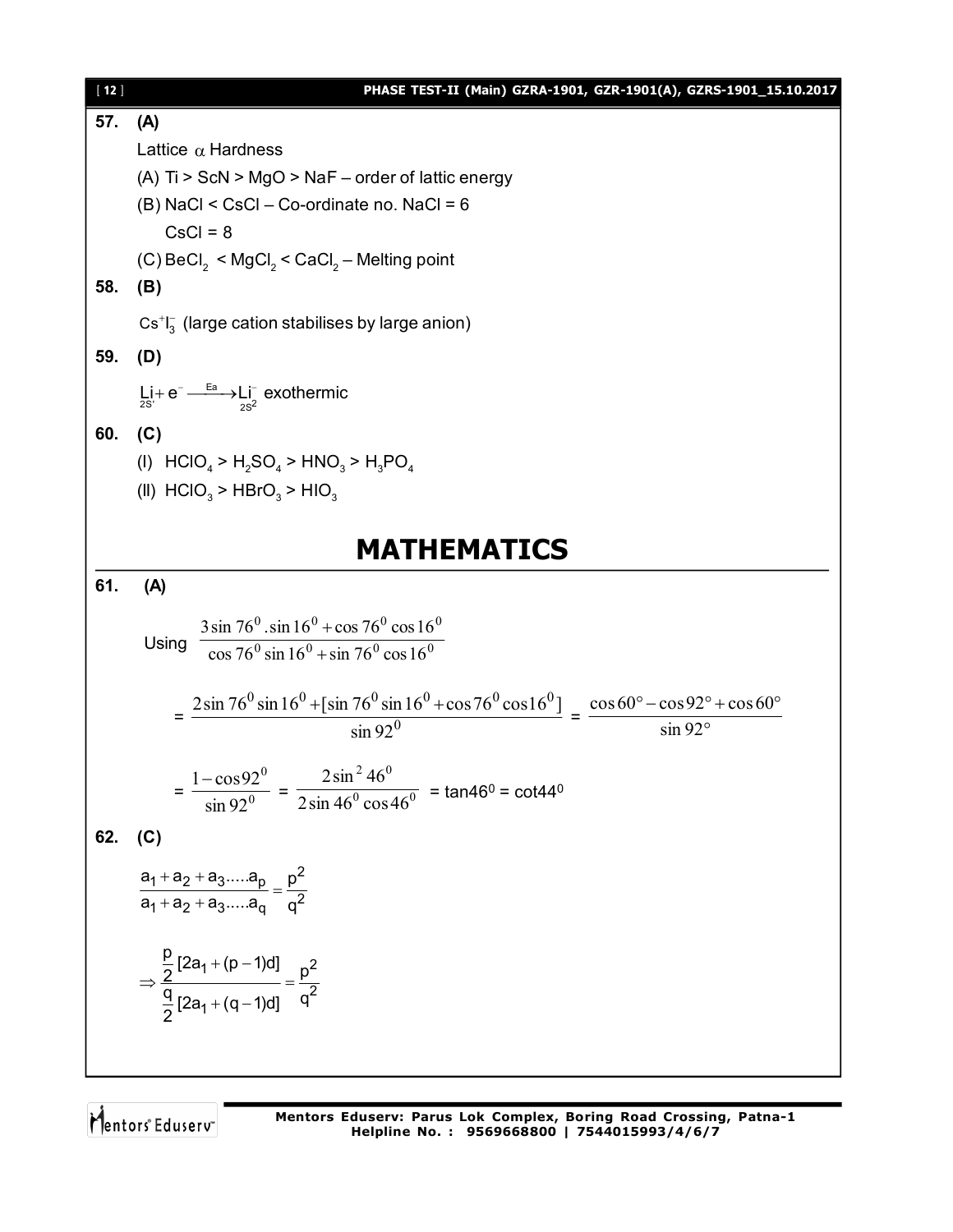#### **PHASE TEST-II (Main) GZRA-1901, GZR-1901(A), GZRS-1901\_15.10.2017** [ **13** ]

$$
\frac{a_1 + (\frac{p-1}{2})d}{a_1 + (\frac{q-1}{2})d} = \frac{p}{q}
$$
(i)  
\nfor  $a_6$  put  $\frac{p-1}{2} = 5$  and for  $a_2$ , put  $\frac{p-1}{2} = 20$   
\n⇒  $p = 11, q = 41$   
\n⇒  $\frac{p}{q} = \frac{11}{41}$   
\n83. (D)  
\n  
\n $\frac{C_1P}{C_2P} = \frac{2}{1}$   
\n∴  $C_2$  is the midpoint of  $C_1$  and P  
\n∴  $P(8, 0)$   
\nequation of line through P  
\n $y - 0 = m(x - 8)$   
\n $mx - y - 8m = 0$   
\nperpendicular from (2, 0) = radius i.e. 2  
\n $\left|\frac{2m - 8m}{\sqrt{1 + m^2}}\right| = 2$  ⇒  $9m^2 = 1 + m^2$  ⇒  $m = -\frac{1}{2\sqrt{2}}$  or  $\frac{1}{2\sqrt{2}}$  (rejected)  
\n∴  $y = -\frac{1}{2\sqrt{2}}(x - 8)$   
\nfor y-intercept put  $x = 0$   
\n $y = \frac{8}{2\sqrt{2}} = 2\sqrt{2}$   
\n84. (A)  
\nLet equation of line  $\frac{x}{\cos \theta} = \frac{y}{\sin \theta} = r$   
\n(OAcos θ, OAsin θ), and (OBcos θ, OBsin θ)  
\nWill satisfy  $y - x - 10 = 0$  and  $y - x - 20 = 0$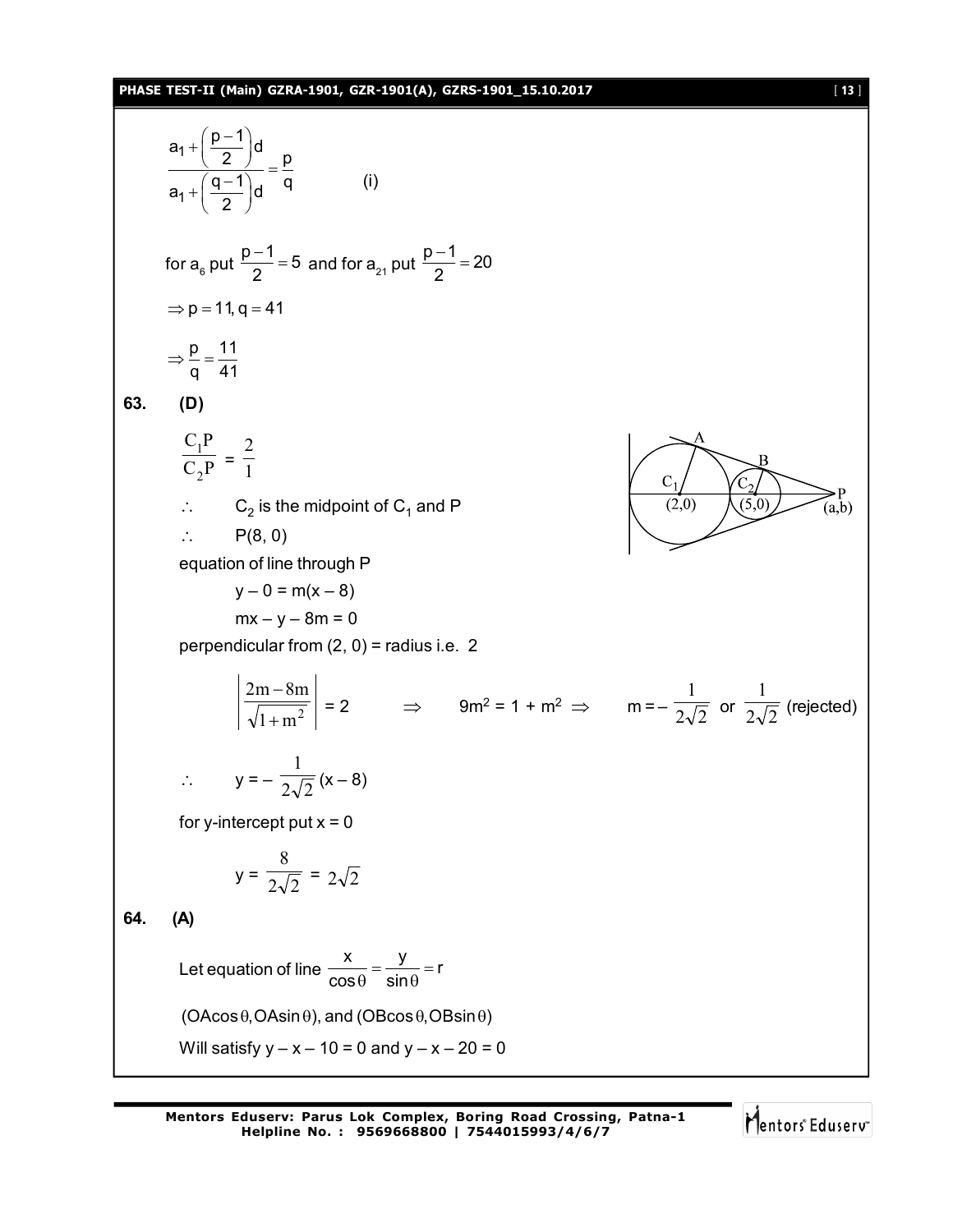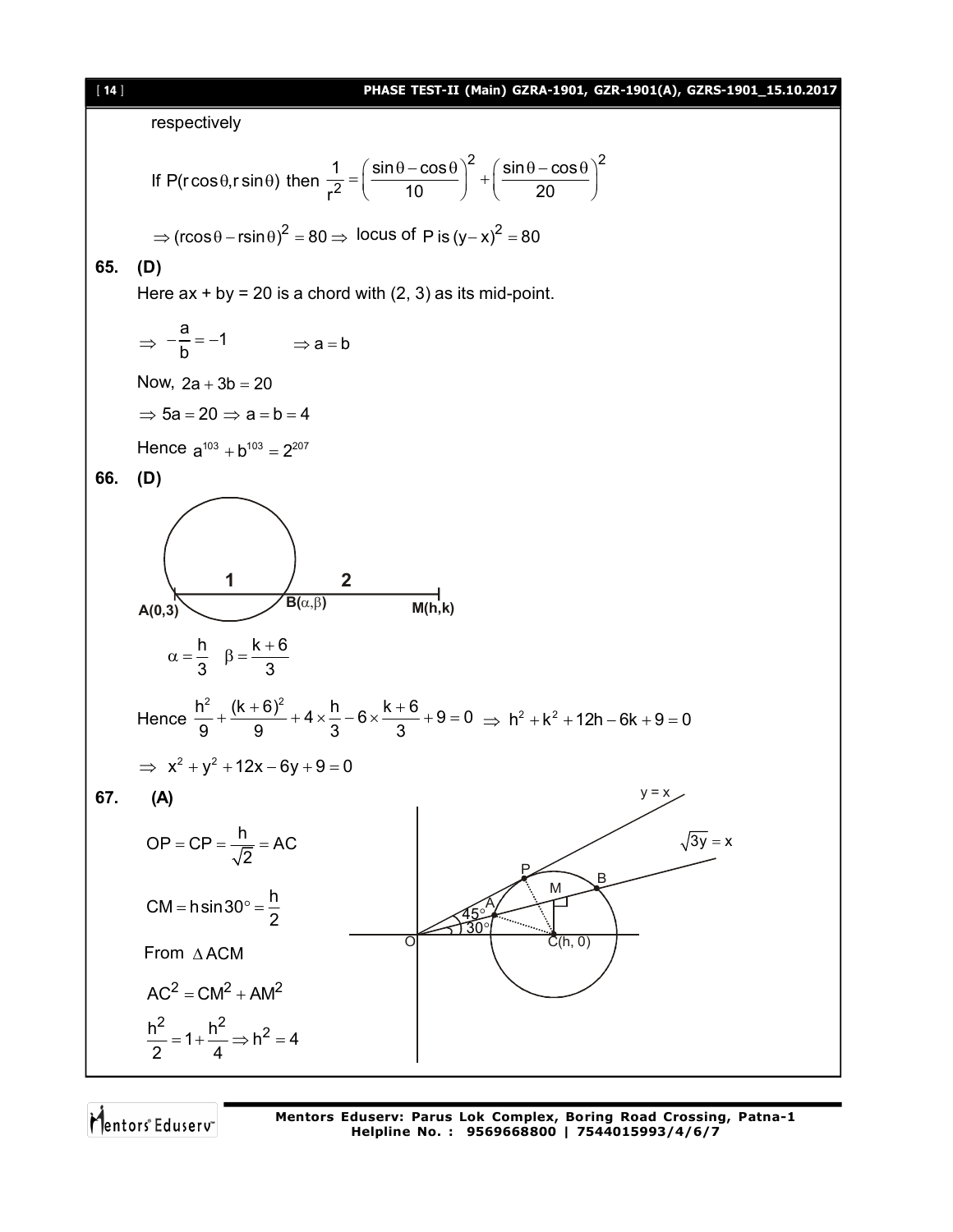#### **PHASE TEST-II (Main) GZRA-1901, GZR-1901(A), GZRS-1901\_15.10.2017** [ **15** ]

```
h = 2radius = \frac{h}{\sqrt{2}} = \sqrt{2}2
                    =\frac{1}{\sqrt{2}}equation of circle
         (x-2)^2 + y^2 = 268. (C)
          a, ar, ar^{\rm 2}, ar^{\rm 3} (G.P.)
          a – 2, ar – 7, ar^2 – 9, ar^3 – 5 \qquad (A.P.)
          \therefore 2(ar – 7) = (a – 2) + (ar<sup>2</sup> – 9)
          \Rightarrow 2ar – 14 = a(1+ r<sup>2</sup>) – 11
         \Rightarrow a( 1 – r) (r – 1) = 3 .......(i)
          Also 2(ar<sup>2</sup> – 9) = (ar – 7) + (ar<sup>3</sup> – 5)
          \Rightarrow 2ar<sup>2</sup> – 18 = ar (1 + r<sup>2</sup>) – 12
         \Rightarrow a.r(r – 1)(1 – r) = 6 .......(ii)
         From (i) & (ii), r = 2 and a = -3: third term of A. P. = ar^2 - 9 = (-3)(2)^2 - 9 = -12 - 9 = -2169. (B)
          A.M \ge G.M1
          \frac{a+b+c}{2} \geq (abc)<sup>\frac{1}{3}</sup>
                3
             \frac{+b+c}{2} ≥ (abc)<sup>3</sup>; for (a, b, c > 0)
          \Rightarrow1
                a + b + c \geq 3(abc)<sup>3</sup>
          but given ab²c<sup>3</sup>, a<sup>2</sup>b३c<sup>4</sup>, a<sup>3</sup>b4c<sup>5</sup> are in A.P
          Hence 2abc = 1 + a<sup>2</sup>b<sup>2</sup>c<sup>2</sup> \Rightarrow (abc – 1)<sup>2</sup> = 0 \Rightarrow abc = 1
         hence minimum value of
                                    1 1
          a + b + c = 3(abc)^3 = 3.(1)^3 = 3
```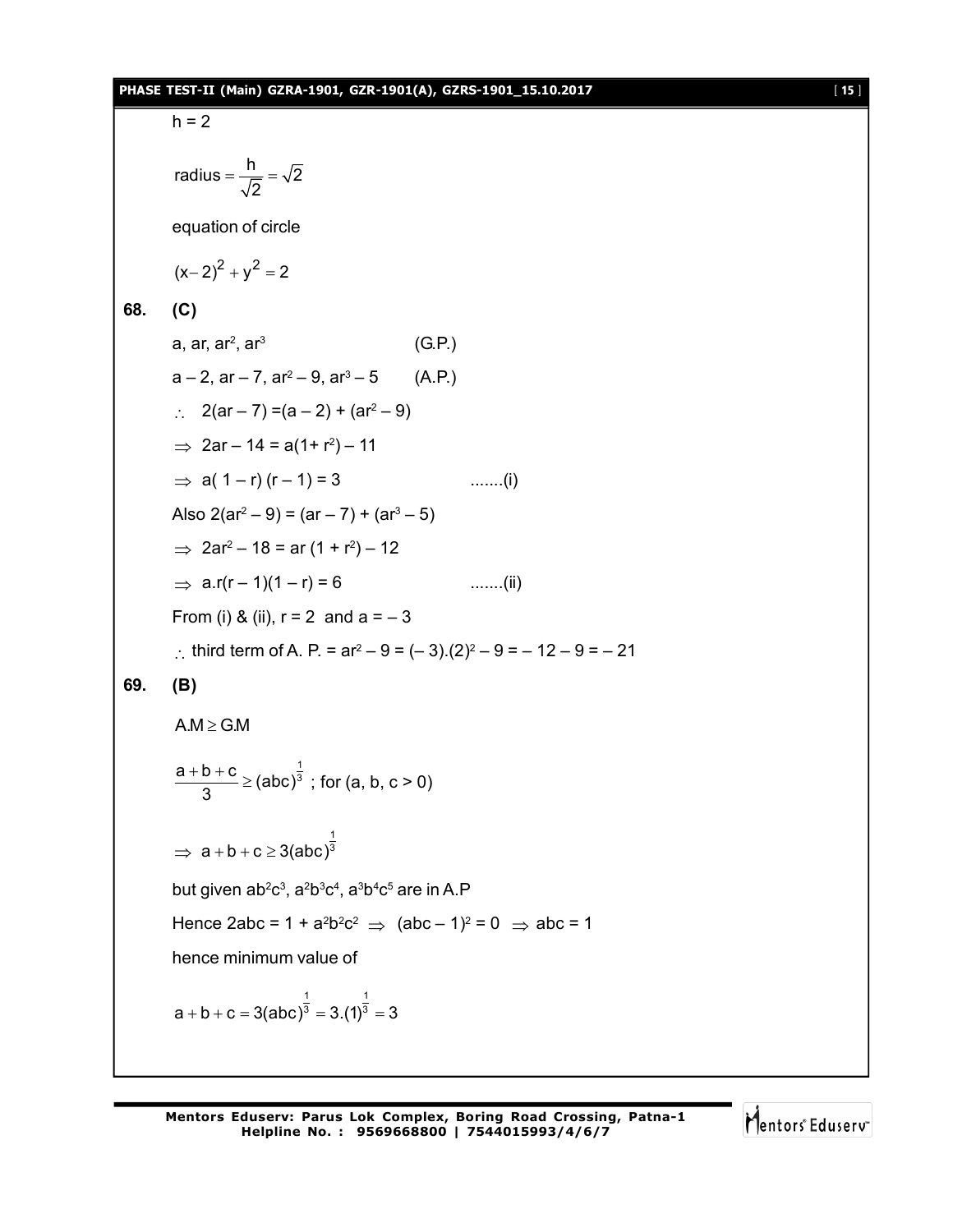| $[16]$ | PHASE TEST-II (Main) GZRA-1901, GZR-1901(A), GZRS-1901_15.10.2017                                                                                                                          |
|--------|--------------------------------------------------------------------------------------------------------------------------------------------------------------------------------------------|
| 70.    | (C)                                                                                                                                                                                        |
|        | Let T <sub>r</sub> be the r <sup>th</sup> term of given series, $T_r = \frac{2r+1}{r(r+1)(2r+1)} = \frac{6}{r(r+1)} = 6\left[\frac{1}{r} - \frac{1}{r+1}\right]$                           |
|        | $\sum_{1}^{35}$ T <sub>r</sub> = 6 $\left  1 - \frac{1}{2} + \frac{1}{2} - \frac{1}{3} + \dots + \frac{1}{35} - \frac{1}{36} \right $ = 6 $\left  1 - \frac{1}{36} \right  = \frac{35}{6}$ |
| 71.    | (C)                                                                                                                                                                                        |
|        | $S = \frac{5}{13} + \frac{55}{13^2} + \frac{555}{13^3} + \dots$ ---- (i)                                                                                                                   |
|        | $\frac{S}{13} = \frac{5}{13^2} + \frac{55}{13^3} + \dots \infty$<br>$---(ii)$                                                                                                              |
|        | $(i) - (ii)$                                                                                                                                                                               |
|        | $rac{12}{13}$ S = $rac{5}{13}$ + $rac{50}{13^2}$ + $rac{500}{13^3}$ + $\Rightarrow$ S = $rac{13}{12} \times \left  \frac{\frac{5}{13}}{1 - \frac{10}{1}} \right  = \frac{65}{36}$          |
| 72.    | (A)                                                                                                                                                                                        |
|        | $\frac{x}{-y_1} + \frac{y}{+1} = 1$ $\frac{x}{-3} + \frac{y}{y_2} = 1$                                                                                                                     |
|        | $\left  \left( -\frac{1}{\lambda} \right) \right  \left( -3 \right) \right  = 1 \cdot \frac{3}{2}$                                                                                         |
|        | $\lambda = 2$ (Here $\lambda$ can't be negative)                                                                                                                                           |
| 73.    | (C)                                                                                                                                                                                        |
|        | $P = \frac{x}{\cos \frac{\pi}{4}} = \frac{y}{\sin \frac{\pi}{4}} = 6\sqrt{2} \implies x = 6, y = 6$                                                                                        |
|        | Since P(6,6) lie on circle                                                                                                                                                                 |
|        | $72 + 12(g + f) + c = 0$<br>$\ldots$ (i)                                                                                                                                                   |
|        | Since $y = x$ touches the circle, then                                                                                                                                                     |
|        | $2x^2 + 2x(g + f) + c = 0$ has equal roots D = 0                                                                                                                                           |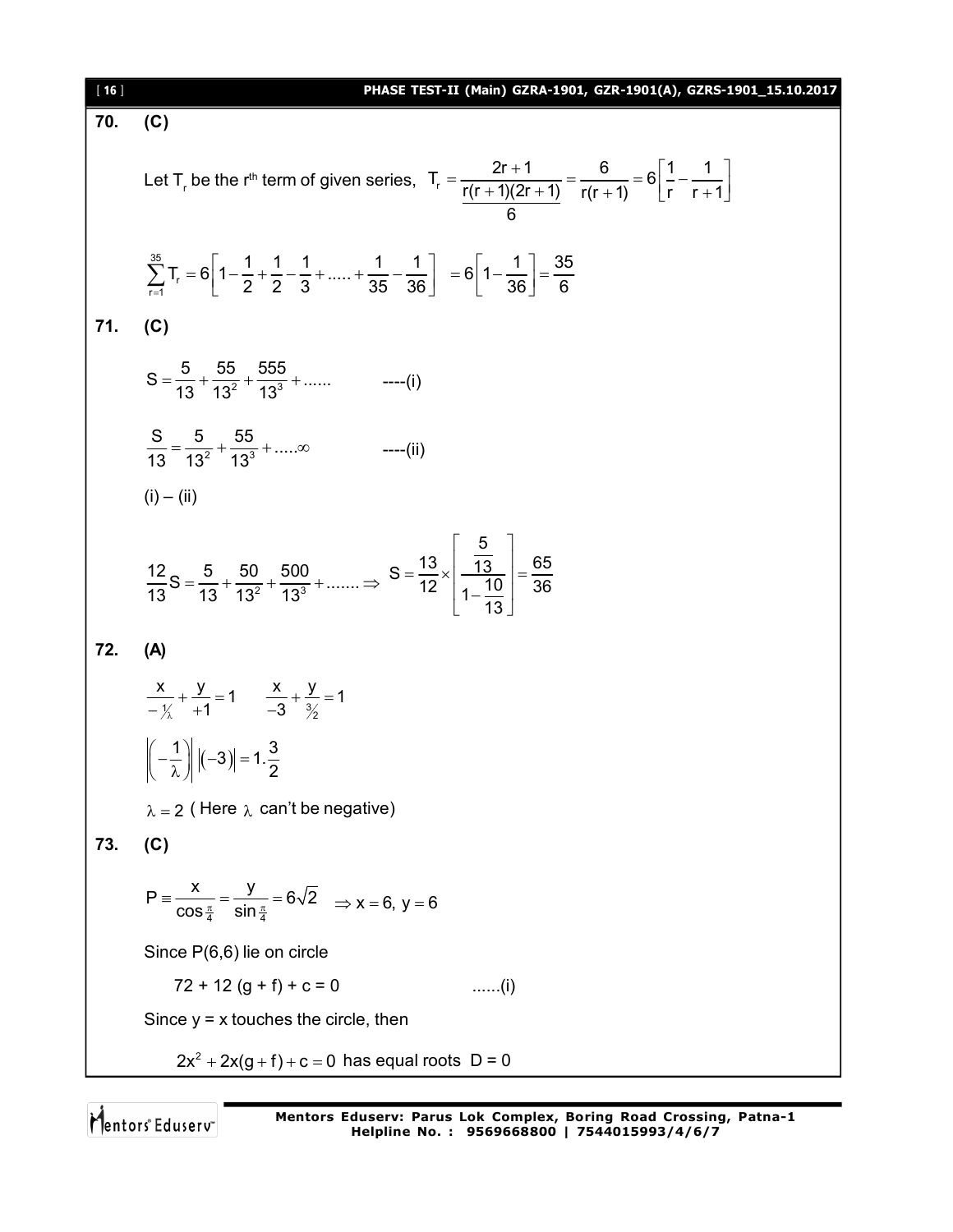|     | PHASE TEST-II (Main) GZRA-1901, GZR-1901(A), GZRS-1901_15.10.2017<br>$[17]$                                                                                                                                           |
|-----|-----------------------------------------------------------------------------------------------------------------------------------------------------------------------------------------------------------------------|
|     | 4 $(g + f)^2 = 8c \implies (g + f)^2 = 2c$<br>$\ldots$ (ii)                                                                                                                                                           |
|     | From equation (i), we get                                                                                                                                                                                             |
|     | $(12(g + f))^{2} = [-(c + 72)]^{2} \Rightarrow 144 (2c) = (c + 72)^{2} \Rightarrow (c - 72)^{2} = 0 \Rightarrow c = 72$                                                                                               |
| 74. | (B)                                                                                                                                                                                                                   |
|     | Area of trapezium ABCD = $\frac{1}{2}$ (a + 3a)(2r) = 4 $\Rightarrow$ ar = 1                                                                                                                                          |
|     | C (a, 2r) = $\frac{1}{r}$ , 2r<br>$(0, 2r)$ D<br>Equation of line BC is $y = -r^2\left(x - \frac{3}{r}\right)$                                                                                                        |
|     | or, $y + r^2x - 3r = 0$                                                                                                                                                                                               |
|     | BC is the tangent to the circle                                                                                                                                                                                       |
|     | $\overline{B}$ $(3a,0) \equiv \left(\frac{3}{r},0\right)$<br>$A$<br>(0, 0)<br>$\Rightarrow \frac{ r+r^3-3r }{\sqrt{1+r^4}} = r \Rightarrow r^4 + 4 - 4r^2 = 1 + r^4 \Rightarrow r = \frac{\sqrt{3}}{2}$               |
| 75. | (C)                                                                                                                                                                                                                   |
| 76. | (A)                                                                                                                                                                                                                   |
| 77. | (C)                                                                                                                                                                                                                   |
|     | $-{}^{20}$<br>$\begin{vmatrix} - & -40 \\ - & 60 \end{vmatrix}$ $\begin{vmatrix} 3 \times 4 = 24 \end{vmatrix}$<br>$\begin{array}{c c} - & -16 & 2 \times 2 \times 4 = 16 \\ - & 24 & \end{array}$<br>04<br>$_{-}$ 64 |
|     | Total number of numbers = $24+16=40$                                                                                                                                                                                  |
| 78. | (A)                                                                                                                                                                                                                   |
|     | Alphabetical order of letters is B, E, K, R, U                                                                                                                                                                        |
|     | words with 'B' = $4! = 24$                                                                                                                                                                                            |
|     | words with 'E' = $4! = 24$                                                                                                                                                                                            |
|     | words with ' $KB' = 3! = 6$                                                                                                                                                                                           |
|     | Words with ' $KE$ ' = 3! = 6                                                                                                                                                                                          |
|     | Words with ' $KR' = 3! = 6$                                                                                                                                                                                           |
|     | Next word will be KUBER                                                                                                                                                                                               |
|     | Whose rank is = $24 + 24 + 18 + 1 = 67$                                                                                                                                                                               |
| 79. | (A)                                                                                                                                                                                                                   |
|     | The circumcentre of $\triangle PQR$ will be orthocentre of $\triangle ABC$ which is at (1, 1).                                                                                                                        |
|     |                                                                                                                                                                                                                       |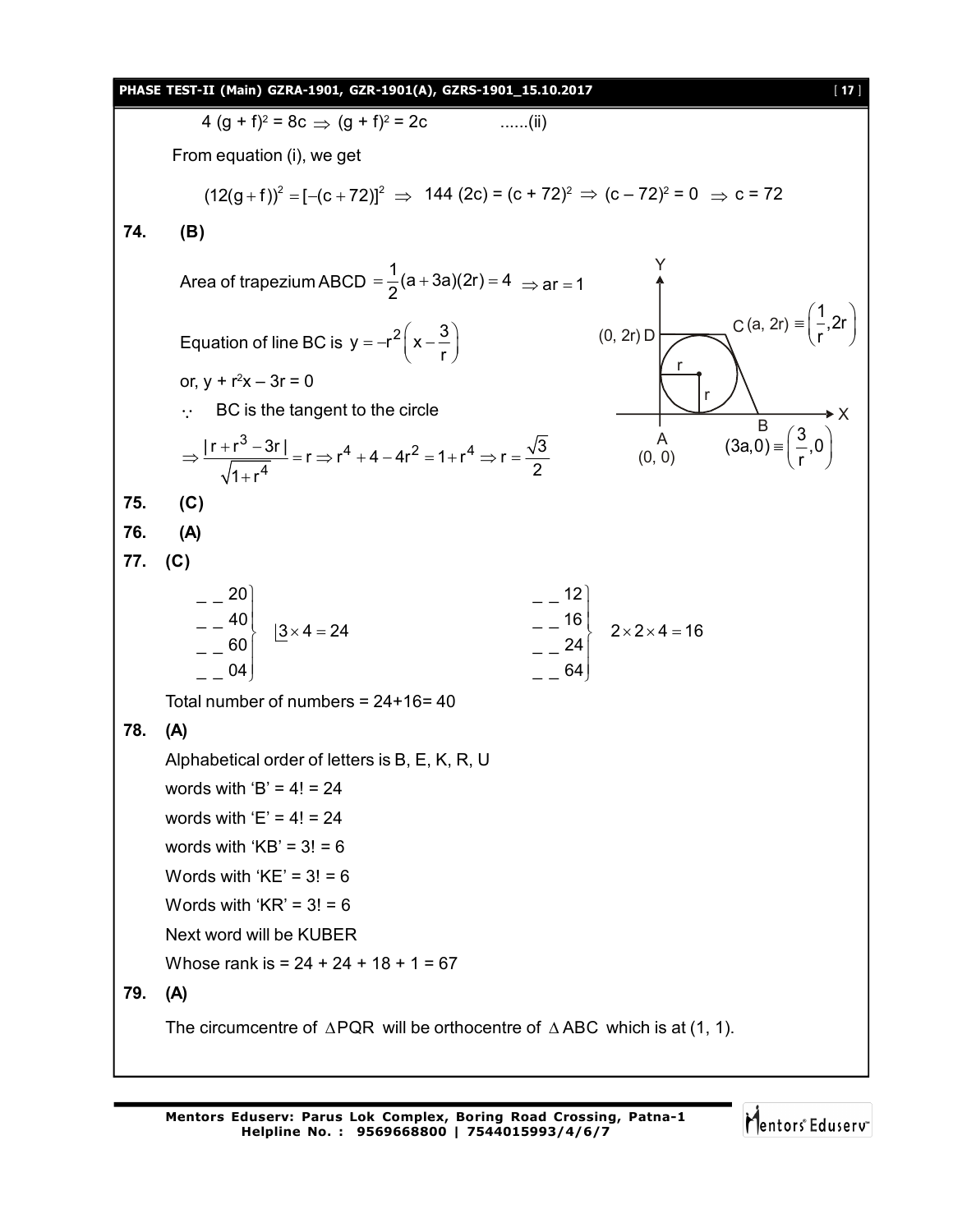

Mentors Eduserv

**Mentors Eduserv: Parus Lok Complex, Boring Road Crossing, Patna-1 Helpline No. : 9569668800 | 7544015993/4/6/7**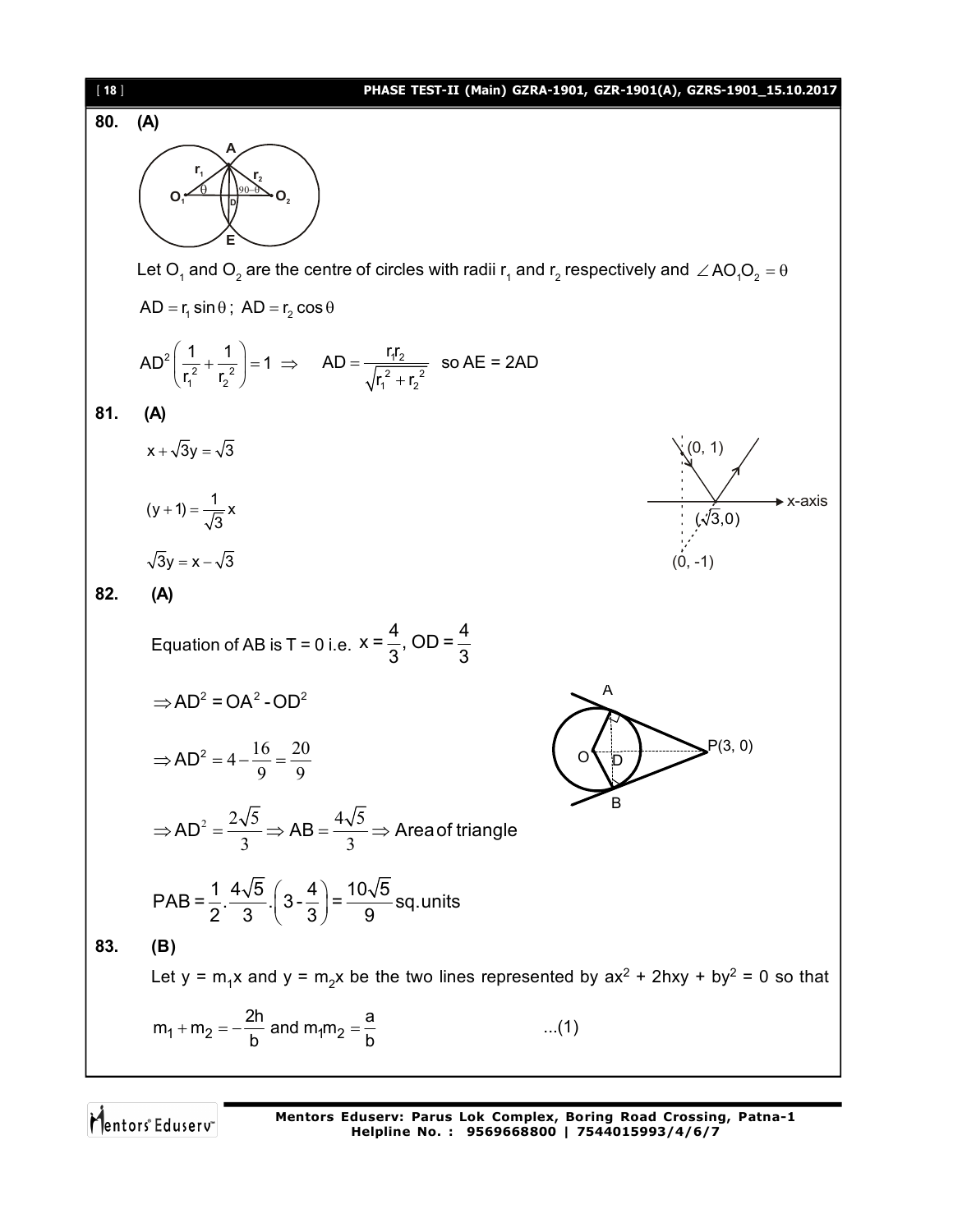#### **PHASE TEST-II (Main) GZRA-1901, GZR-1901(A), GZRS-1901\_15.10.2017** [ **19** ]

Given 
$$
m_2 = m_1^2
$$
  
\n
$$
\therefore
$$
 From (1),  $m_1 + m_1^2 = -\frac{2h}{b}$  ...(2)  
\nand  $m_1 m_1^2 = \frac{a}{b} \text{ i.e., } m_1^3 = \frac{a}{b}$  ...(3)  
\nThe required condition is obtained by eliminating  $m_1$  between (2) and (3).  
\nCubing (2), we get  $(m_1 + m_1^2)^3 = \left(-\frac{2h}{b}\right)^3$   
\n
$$
\Rightarrow m_1^3 + m_1^6 + 3m_1^3 (m_1 + m_1^2) = -\frac{8h^2}{b^3}
$$
\n
$$
\Rightarrow \frac{a}{b} + \frac{a^2}{b^2} + 3\frac{a}{b} \left(-\frac{2h}{b}\right) = -\frac{8h^3}{b^3}
$$
 [Using (2) and (3)]  
\n
$$
\Rightarrow ab^2 + a^2b - 6abh = -8h^3 \text{ or } ab (a + b) - 6abh + 8h^3 = 0.
$$
\n**84.** (B)  
\nThe equation of the bisectors of the angles between the lines  $x^2 - 2pxy - y^2 = 0$  is  $\frac{x^2 - y^2}{1 - (-1)} = \frac{xy}{-p}$  or  $\frac{x^2 - y^2}{2} = -\frac{xy}{p}$   
\ni.e.  $x^2 + \frac{2}{p}xy - y^2 = 0$  ...(1)  
\nAlso,  $x^2 - 2qxy - y^2 = 0$  ...(2)  
\nis the equation of the bisectors of the angles between the same lines (given).  
\nFrom (1) and (2), by comparing coefficients, we get  $\frac{1}{1} = \frac{2/p}{-2q} = -\frac{1}{1}$   
\ni.e.  $1 = -\frac{1}{pq}$  or  $pq = -1$ .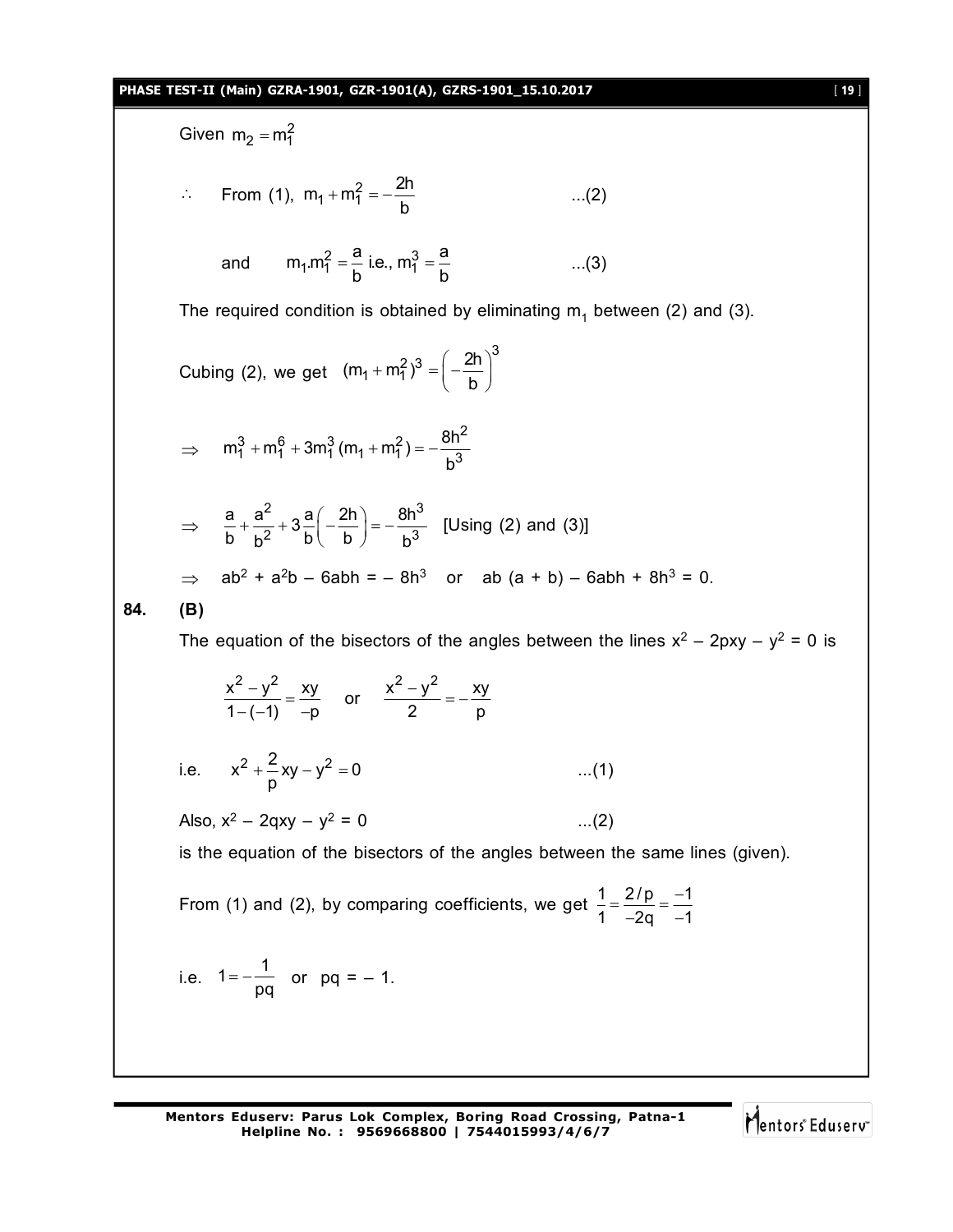| $[20]$ | PHASE TEST-II (Main) GZRA-1901, GZR-1901(A), GZRS-1901_15.10.2017                                                                                                                                                                                                                                                                                                                                                                                             |
|--------|---------------------------------------------------------------------------------------------------------------------------------------------------------------------------------------------------------------------------------------------------------------------------------------------------------------------------------------------------------------------------------------------------------------------------------------------------------------|
| 85.    | (A)                                                                                                                                                                                                                                                                                                                                                                                                                                                           |
| 86.    | (C)                                                                                                                                                                                                                                                                                                                                                                                                                                                           |
|        | h = $\frac{X_1 + X_2}{2}$ , K = $\frac{Y_1 + Y_2}{2}$<br>$P(x_1, y_1)$ 4x + 5y + 7 = 0<br>R<br>(h,k) $x^2 + y^2 = a^2$<br>Q(x <sub>2</sub> ,y <sub>2</sub> )<br>$x^{2} + \left(\frac{4x+7}{-5}\right)^{2} = a^{2}$<br>$\Rightarrow$ 41x <sup>2</sup> + 56x + 49 - a <sup>2</sup> , 25 = 0<br>$\therefore \quad \frac{x_1 + x_2}{2} = \frac{-56}{41 \times 2} = \frac{-28}{41}$<br>Similarly, $\frac{y_1 + y_2}{2} = \frac{-70}{41 \times 2} = \frac{-35}{41}$ |
| 87.    | (B)                                                                                                                                                                                                                                                                                                                                                                                                                                                           |
|        | If $\theta$ be the angle that the line $x - 2y - 1 = 0$ makes with the positive x - axis, measured in the                                                                                                                                                                                                                                                                                                                                                     |
|        | anti-clockwise sense, then $\tan \theta = \frac{1}{2}$ $\therefore \cos \theta = \frac{2}{\sqrt{5}}$ , $\sin \theta = \frac{1}{\sqrt{5}}$                                                                                                                                                                                                                                                                                                                     |
|        | $Q = (3 + r \cos \theta, 5 + r \sin \theta)$                                                                                                                                                                                                                                                                                                                                                                                                                  |
|        | (3,5)<br>$\therefore 2\left(3 + r\right)\frac{2}{\sqrt{5}} + 3\left(5 + \frac{r}{\sqrt{5}}\right) - 4 = 0$<br>$x - 2y - 1 = 0$<br>Q                                                                                                                                                                                                                                                                                                                           |
|        | $\Rightarrow$ r = $\frac{-17.\sqrt{5}}{7}$<br>$2x + 3y - 4 = 0$                                                                                                                                                                                                                                                                                                                                                                                               |
|        | ∴ distance = $\frac{17\sqrt{5}}{7}$ unit                                                                                                                                                                                                                                                                                                                                                                                                                      |
| 88.    | (C)                                                                                                                                                                                                                                                                                                                                                                                                                                                           |
|        | We have, $x + y + \lambda(2x - y + 1) = 0$                                                                                                                                                                                                                                                                                                                                                                                                                    |
|        | Clearly, it represents a family of line passing through the intersection of the lines $x + y = 0$ and<br>$2x - y + 1 = 0$ i.e. the point (-1/3, 1/3)                                                                                                                                                                                                                                                                                                          |
|        | The required line passes through $(-1/3, 1/3)$ and is perependicular to the line joining $(1, 4)$<br>and $(-1/3, 1/3)$ . So, its equation is                                                                                                                                                                                                                                                                                                                  |